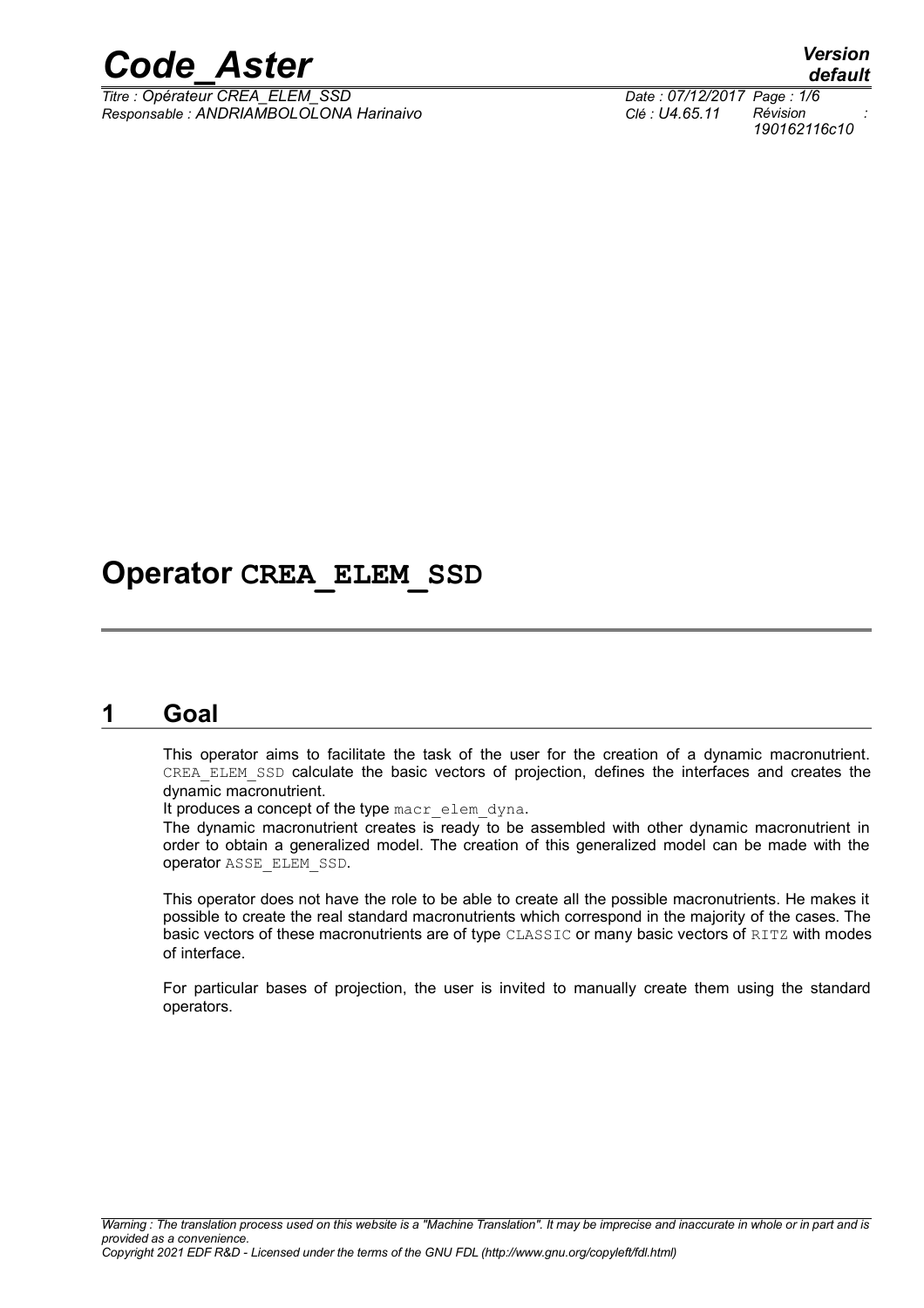## **Code Aster**

Titre : Opérateur CREA\_ELEM\_SSD Responsable : ANDRIAMBOLOLONA Harinaivo

#### **Contents**

Date: 07/12/2017 Page: 2/6 Clé : U4.65.11 Révision 190162116c10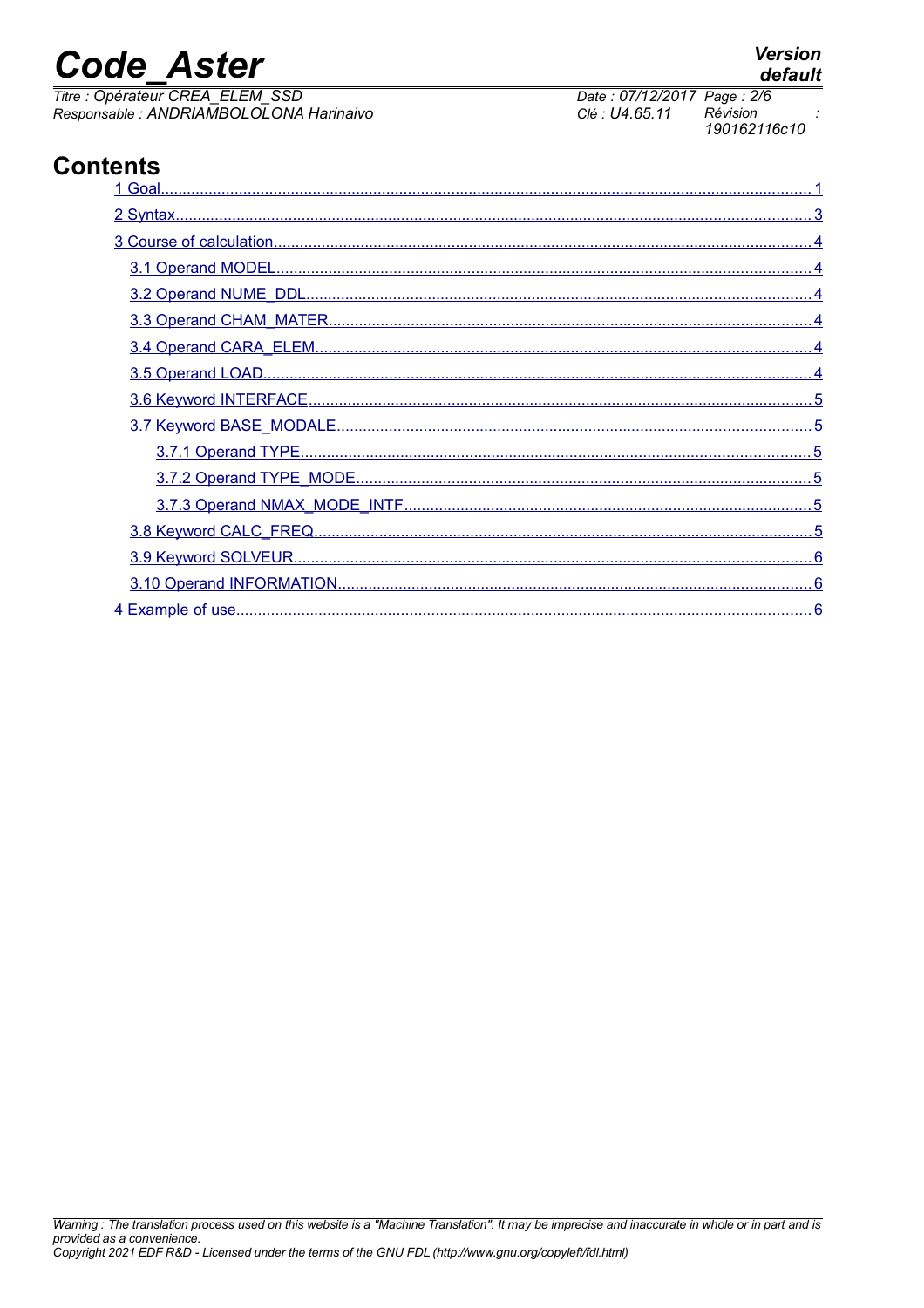*Titre : Opérateur CREA\_ELEM\_SSD Date : 07/12/2017 Page : 3/6 Responsable : ANDRIAMBOLOLONA Harinaivo Clé : U4.65.11 Révision :*

*190162116c10*

#### **2 Syntax**

<span id="page-2-0"></span>macel [macr\_elem\_dyna] = CREA\_ELEM\_SSD (  $\bullet$  MODEL =  $model$ , [model]  $\Diamond$  NUME\_DDL = naked,  $[$ nume ddl]  $\triangleleft$  CHAM\_MATER = chmat,  $[\text{cham mater}]$  $\sqrt{CARA_ELEM}$  = carele, [cara\_elem]  $\sqrt{2}$  LOAD = chg,  $\sqrt{2}$  [charmeca] / [char\_ther] / [char\_acou]  $\triangle$  INTERFACE = F (  $\triangleleft$  NAME =  $\bar{\lambda}$ nintf', [KN]  $\blacklozenge$  TYPE = /  $\text{'MNEAL'}$ , / 'CRAIGB', / 'CB\_HARMO', /  $\sqrt{}$  GROUP NO = gnoeu, [l gr noeud]  $\begin{array}{ccc} \sqrt{6} & \text{MASK} = 1_d \text{d}1, & \text{[1_d d1]} \\ \sqrt{6} & \text{FREG} = 71. & \text{[DEFECT} \end{array}$  $\sqrt{2}$  FREQ =  $\sqrt{1}$ . / ifreq, [R] ),  $\triangle$  BASE MODALE=  $F$  (  $\bullet$  TYPE =  $\sqrt{\phantom{a}}$  'CLASSICAL', / 'RITZ', So STANDARD == 'RITZ':  $\Diamond$  TYPE MODE =/ 'INTERFACE' [DEFECT] / 'STATIC' If TYPE MODE  $== 'INTERFACE':$  $\Diamond$  NMAX MODE INTF = / 10 [DEFECT] / nmint, [I] ),  $\Diamond$  CALC FREQ = F (  $\overline{\lozenge}$  STOP ERREUR = / 'YES' [DEFECT] / 'NOT' ◊ OPTION = / 'PLUS\_PETITE' [DEFECT] / 'BAND' / 'CENTER' / 'WITHOUT' One chooses OPTION = 'WITHOUT' if one does not want to use normal modes. If not, to see keyword factor CALC FREQ of CALC MODES [U4.52.02] for the options of calculation of normal modes. ),  $\Diamond$  SOLVEUR = F (see U4.50.01) **◊** INFORMATION =/1, [DEFECT]  $/2$ , ),

### *default*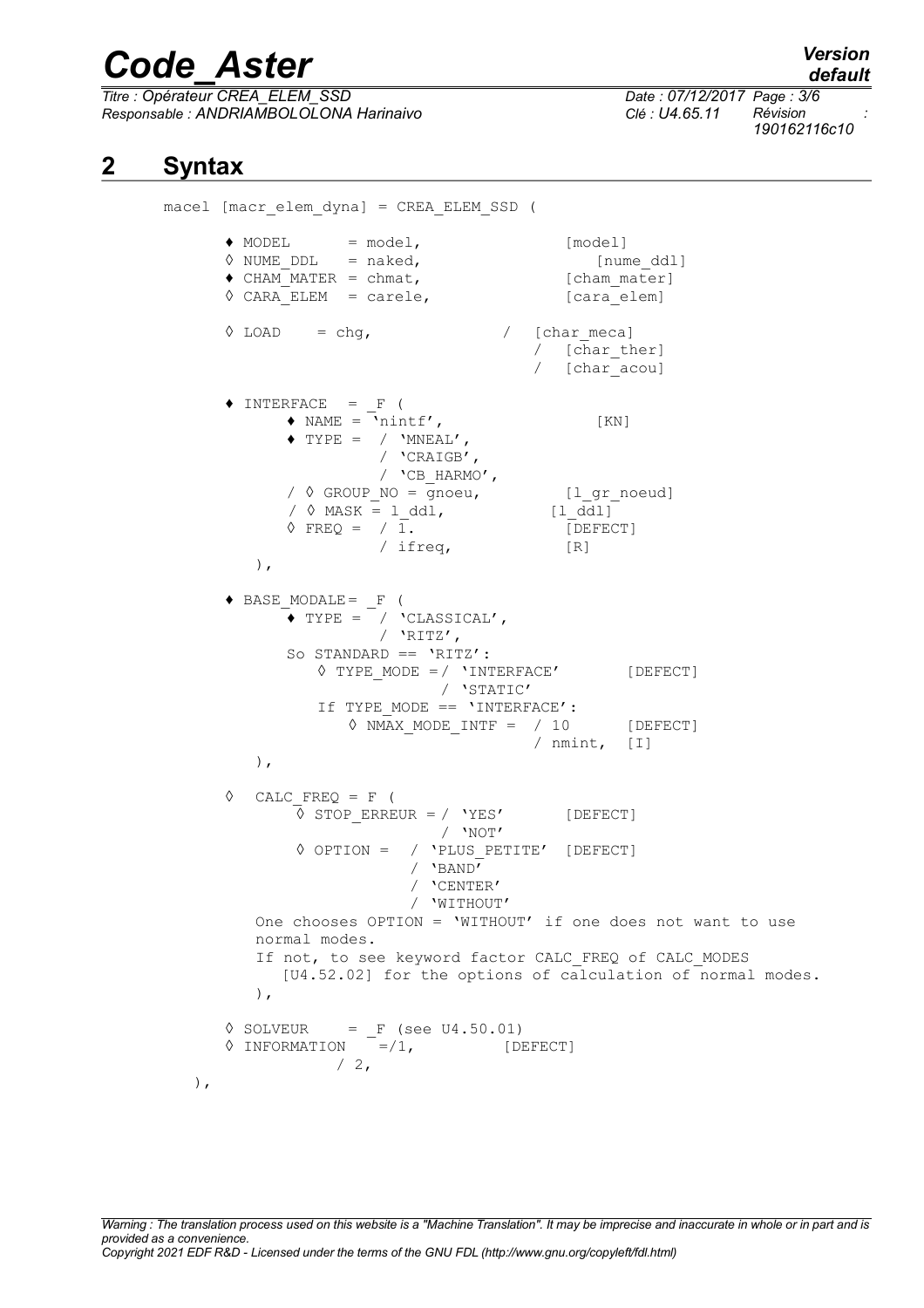*Titre : Opérateur CREA\_ELEM\_SSD Date : 07/12/2017 Page : 4/6 Responsable : ANDRIAMBOLOLONA Harinaivo Clé : U4.65.11 Révision :*

*190162116c10*

*default*

#### **3 Course of calculation**

<span id="page-3-5"></span>This operator allows to easily create a real dynamic macronutrient (without damping) by informing only the mechanical characteristics of the model and the interfaces associated with the substructure.

It connects the following operations:

- creation of the matrices of rigidity and mass of the substructure,
- calculation of the normal modes of the substructure,
- definition of the interfaces associated with the substructure,
- calculation of the static modes or the modes of interface,
- definition of the base of projection,
- calculation of the dynamic macronutrient.

For his implementation, the user can take as a starting point the modelings "E" and "F" of the case test SDLD106. These modelings correspond respectively to modelings "B" and "D" of the same case test.

#### **3.1 Operand MODEL**

<span id="page-3-4"></span>♦ MODEL = model

<span id="page-3-3"></span>model : the model which contains the elements constituting the substructure.

#### **3.2 Operand NUME\_DDL**

 $\Diamond$  NUME DDL = naked

naked : classification of the degrees of freedom assigned to the substructure.

#### **Note:**

*This classification is necessary if one wants to calculate the answer of the assembled structure due to a loading applied to the substructure for example. One needs classification in order to be able to assemble the elementary vector according to the classification of the degrees of freedom of the substructure.*

*One writes then: NUME\_DDL = CO ('digital'), where digital indicate the classification which one wishes given to the degrees of freedom of the substructure.*

#### **3.3 Operand CHAM\_MATER**

<span id="page-3-2"></span> $\triangleleft$  CHAM MATER = chmat

<span id="page-3-1"></span>chmat : name of the material field where the characteristics of materials are defined.

#### **3.4 Operand CARA\_ELEM**

◊ CARA\_ELEM = carele

carele : elementary characteristics of the elements of beam, hull or of the discrete elements if the substructure contains some.

#### **3.5 Operand LOAD**

<span id="page-3-0"></span> $\lozenge$  LOAD = chg

chg : loading applied to the substructure.

*Warning : The translation process used on this website is a "Machine Translation". It may be imprecise and inaccurate in whole or in part and is provided as a convenience.*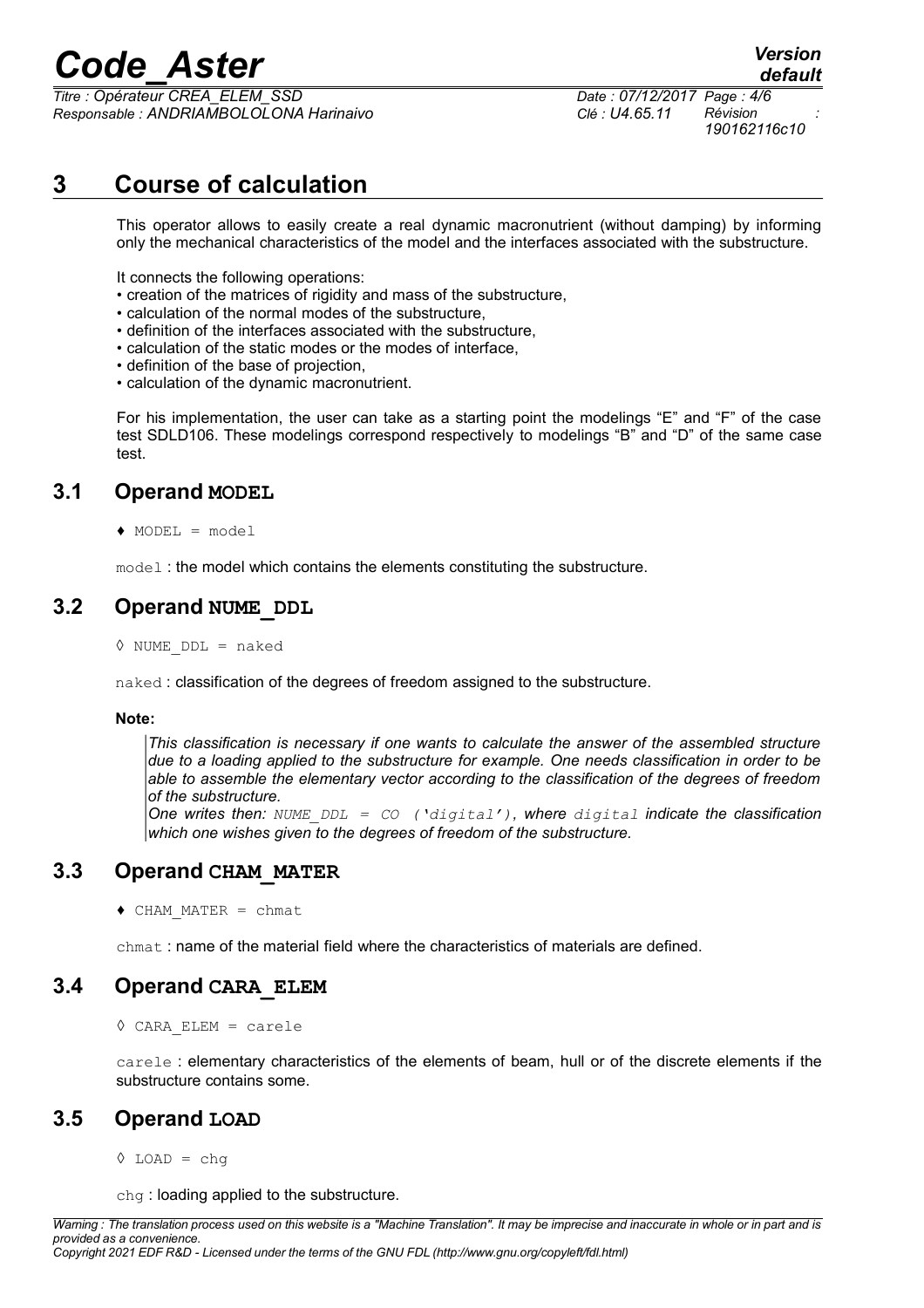*Titre : Opérateur CREA\_ELEM\_SSD Date : 07/12/2017 Page : 5/6 Responsable : ANDRIAMBOLOLONA Harinaivo Clé : U4.65.11 Révision :*

*190162116c10*

#### **3.6 Keyword INTERFACE**

<span id="page-4-5"></span>The keyword factor INTERFACE allows to define the interfaces associated with the substructure. The keywords associated with this keyword factor are identical to the keyword factor INTERFACE of the operator DEFI\_INTERF\_DYNA [U4.64.01]. One seizes also here the value of the frequency used for the calculation of the harmonic constrained modes. The value by default, for this frequency is equal to 1.

The rule of overload is observed. If the value of the frequency differs between the various interfaces then one informs the user using an alarm which specifies the value of the frequency actually taken into account.

#### **3.7 Keyword BASE\_MODALE**

<span id="page-4-4"></span>The keyword factor BASE MODALE allows to specify the basic type on which the substructure is projected.

#### **3.7.1 Operand TYPE**

<span id="page-4-3"></span>This operand defines the type of the base of projection.

♦ STANDARD = / 'CLASSICAL' / 'RITZ'

A base of the type CLASSIC consists of normal modes and constrained modes or modes of fastener according to the type of the interface. The calculation of the normal modes is done according to the indications provided in the keyword factor CALC\_FREQ.

#### **3.7.2 Operand TYPE\_MODE**

```
\Diamond TYPE MODE =/ 'INTERFACE' [DEFECT]
             / 'STATIC'
```
The option  $TYPE = YRITZ'$  allows to specify the type of modes to be added to the normal modes. The user can choose modes of the type STATICS (static statements with the degrees of freedom of the nodes of interface) or of type INTERFACE (modes of interface). For the typical case where one does not wish to use normal modes, one chooses OPTION = 'WITHOUT' in the keyword CALC\_FREQ.

#### **3.7.3 Operand NMAX\_MODE\_INTF**

<span id="page-4-1"></span> $\Diamond$  NMAX MODE INTF = / 10 [DEFECT] / nmintf

NMAX\_MODE\_INTF corresponds to the number of modes of interface to take into account. They here are considered nmintf first modes of interface (nmintf  $> 0$ ).

#### **3.8 Keyword CALC\_FREQ**

<span id="page-4-0"></span>This keyword factor makes it possible to choose the frequential contents of the normal modes. The operands associated with this keyword factor are identical to those defined for CALC\_MODES [U4.52.02]. A characteristic for the option BAND, the operand **FREQ** allows to seize a list of frequency and one carries out modal calculations on the various intervals of the list.

One chooses  $OPTION = 'WITHOUT'$  if one does not wish to calculate normal modes.